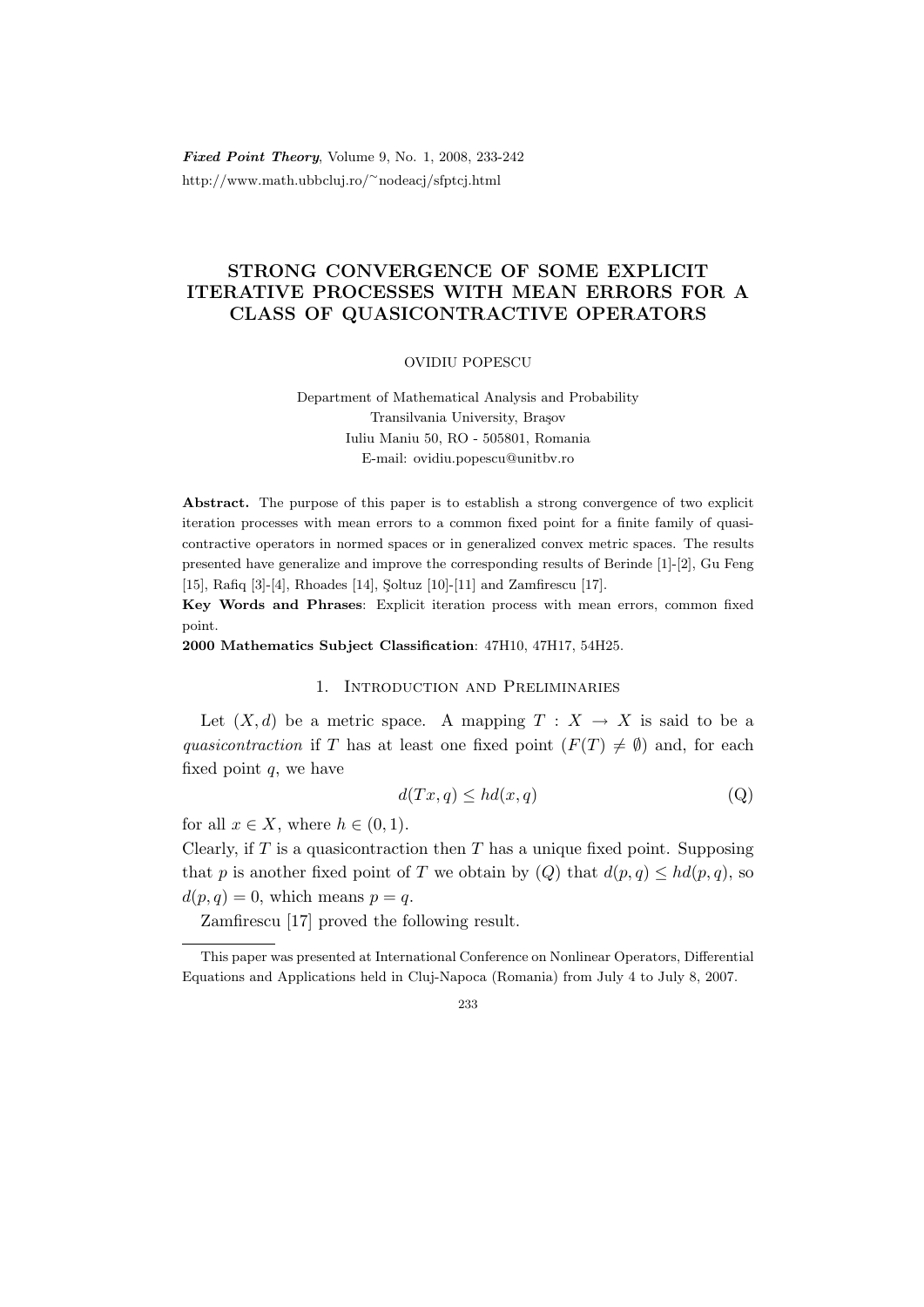**Theorem 1.1.** Let  $(X,d)$  be a complete metric space and  $T : X \to X$  a mapping for which there exist real numbers a, b, c satisfying  $a \in (0,1)$ , b,  $c \in$  $(0, 1/2)$  such that for each pair  $x, y \in X$ , at least one of the following conditions holds:

- (i)  $d(Tx, Ty) \leq ad(x, y)$ ,
- (ii)  $d(Tx, Ty) \leq b[d(x, Tx) + d(y, Ty)],$
- (iii)  $d(Tx, Ty) \le c[d(x, Ty) + d(y, Tx)].$

Then T has a unique fixed point p and the Picard iteration  $\{x_n\}$  defined by

$$
x_{n+1} = Tx_n
$$

converges to p for any arbitrary fixed  $x_0 \in X$ .

An operator T satisfying the contractive conditions  $(i) - (iii)$  in the above theorem is called a Z-*operator*. The conditions  $(i) - (iii)$  can be written in the following equivalent form

$$
d(Tx,Ty) \le h \max\left\{d(x,y), \frac{d(x,Tx)+d(y,Ty)}{2}, \frac{d(x,Ty)+d(y,Tx)}{2}\right\},\,
$$

so it results the class of Z-operators is a subclass of Ciric mapping  $[6]$  satisfying the following condition

$$
d(Tx,Ty) \le h \max\left\{d(x,y), \frac{d(x,Tx) + d(y,Ty)}{2}, d(x,Ty), d(y,Tx)\right\}
$$
 (CR)

for all  $x, y \in X$ , considered recently by Rafiq [3]. Rafiq proved that a Ciric operator satisfies the following condition

$$
d(Tx, Ty) \le hd(x, y) + L \min \{d(x, Tx), d(y, Ty)\}
$$
 (OS)

for all  $x, y \in X$ , where  $h \in (0, 1)$  and  $L \geq 0$ , introduced by Osilike in [8]

Berinde [1] proved that this class is wider than the class of Z-operators and used the Mann iteration process to approximate fixed points of this class of operators in a normed space. Taking  $y = q$  in (OS) we get the condition  $(Q)$ , so we obtain that Osilike operators, Ciric operators and  $Z$ -operators are quasicontractions.

Takahashi [16] introduced the notion of convex metric spaces and studied the fixed point theory for nonexpansive mappings in such a setting.

**Definition 1.1.** [16] Let  $(X, d)$  be a metric space. A mapping  $W : X \times$  $X \times [0,1] \to X$  is said to be a *convex structure* on X if, for each  $(x, y, \lambda) \in$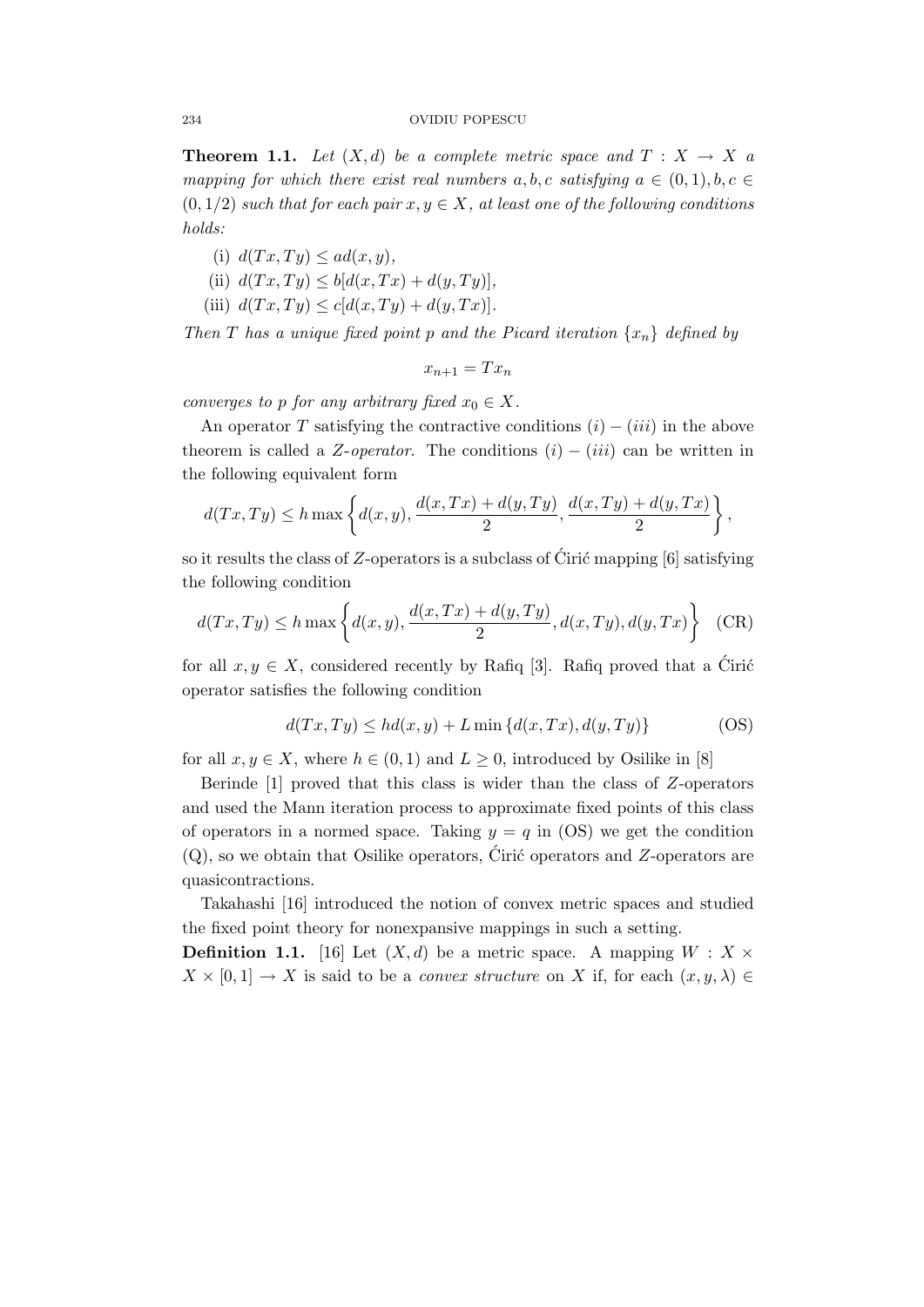$X \times X \times [0,1]$  and  $u \in X$ 

$$
d(u, W(x, y, \lambda) \le \lambda d(u, x) + (1 - \lambda)d(u, y)
$$
 (T)

The metric space  $X$  together with  $W$  is called a *convex metric space*.

**Definition 1.2.** [16] Let X be a convex metric space. A nonempty subset A of X is said to be *convex* if  $W(x, y, \lambda) \in A$  whenever  $(x, y, \lambda) \in A \times A \times [0, 1]$ .

All normed spaces and their convex subsets are convex metric spaces with  $W(x, y, \lambda) = \lambda x + (1 - \lambda)y.$ 

Rafiq [5] introduced the notion of generalized convex metric spaces.

**Definition 1.3.** [5] Let  $(X, d)$  be a metric space. A mapping  $W : X \times X \times Y$  $X \times [0,1] \times [0,1] \times [0,1] \rightarrow X$  is said to be a *generalized convex structure* on X if, for each  $(x, y, z, a, b, c) \in X \times X \times X \times [0, 1] \times [0, 1] \times [0, 1]$  and  $u \in X$ ,

$$
d(u, W(x, y, z; a, b, c) \le ad(u, x) + bd(u, y) + cd(u, z)
$$
 (R)

where  $a+b+c=1$ . The metric space X together with W is called a *generalized* convex metric space.

**Definition 1.4.** [5] Let  $X$  be a generalized convex metric space. A nonempty subset A of X is said to be *generalized convex* if  $W(x, y, z; a, b, c) \in A$  whenever  $(x, y, z; a, b, c) \in A \times A \times A \times [0, 1] \times [0, 1] \times [0, 1].$ 

Clearly every generalized convex metric space is a convex space, every generalized convex set is a convex set. All normed spaces and their generalized convex subsets are generalized convex metric spaces with  $W(x, y, z; a, b, c) =$  $ax + by + cz.$ 

Let  $D$  be a nonempty closed generalized convex subset of a generalized convex metric space X,  $T : D \to D$  and  $T_i : D \to D$  a finite family of mappings  $(i = 1, 2, ..., N)$ .

Algorithm 1. The Xu-Ori [13] iteration with errors is defined by  $x_0 \in D$  and

$$
x_{n+1} = W(x_n, T_n x_n, u_n; \alpha_n, \beta_n, \gamma_n), n \ge 0,
$$

where  $\{\alpha_n\}, \{\beta_n\}, \{\gamma_n\}$  are sequences in [0,1] with  $\alpha_n + \beta_n + \gamma_n = 1$  and  $T_n = T_{n(modN)}$ .

For  $N = 1$  we obtained the Xu - Mann iteration with errors [12].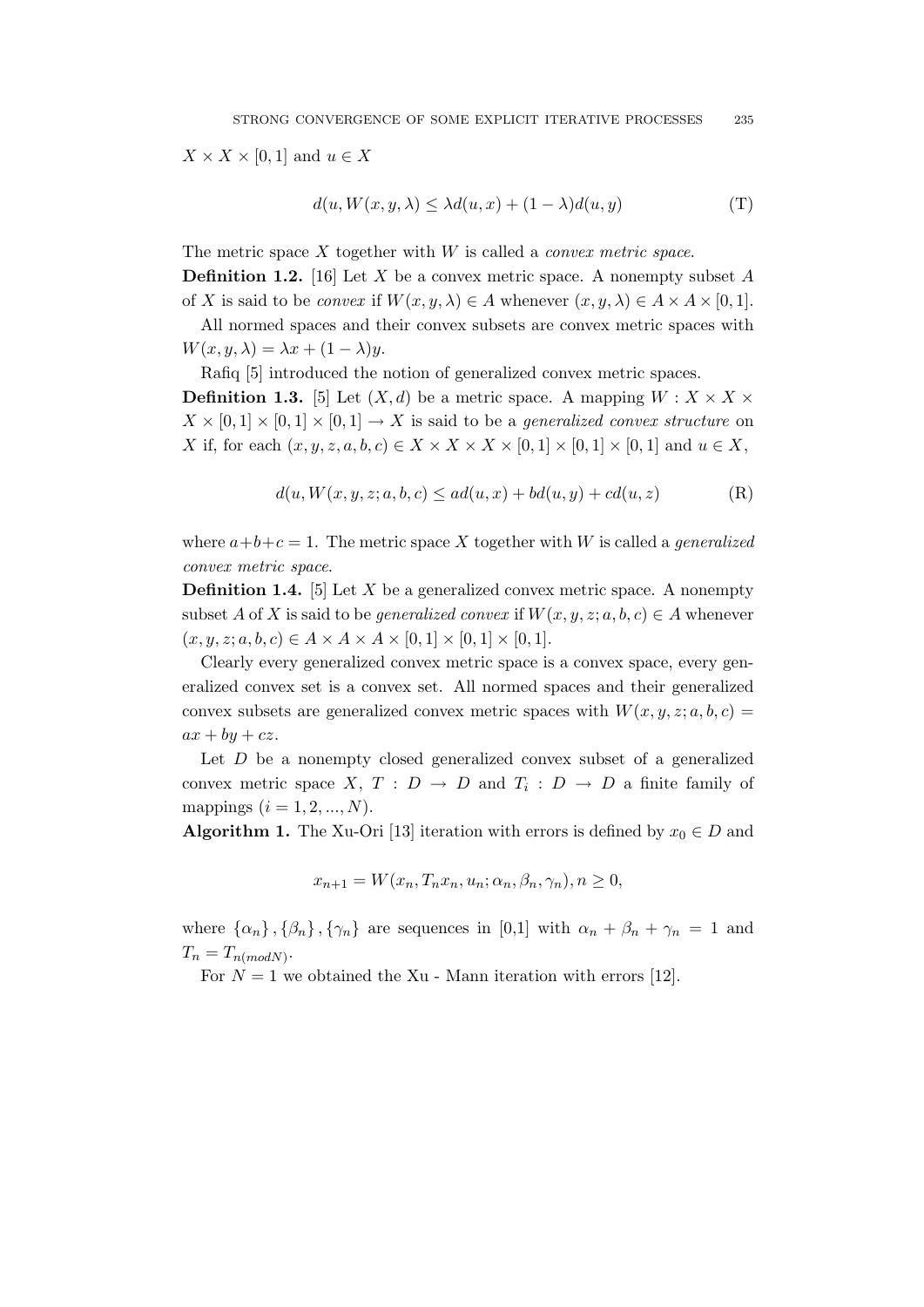**Algorithm 2.** The Xu multistep procedure with errors is defined by  $x_0 \in D$ and

$$
x_{n+1} = W(x_n, Ty_n^1, u_n^1; \alpha_n^1, \beta_n^1, \gamma_n^1),
$$
  
\n
$$
y_n^i = W(x_n, Ty_n^{i+1}, u_n^{i+1}; \alpha_n^{i+1}, \beta_n^{i+1}, \gamma_n^{i+1}),
$$
  
\n
$$
y_n^{p-1} = W(x_n, Tx_n, u_n^p; \alpha_n^p, \beta_n^p, \gamma_n^p),
$$
  
\n(1.1)

where  $i = 1, 2, ..., p - 2, \{\alpha_n^i\}$ ,  $\{\beta_n^i\}$ ,  $\{\gamma_n^i\} \subset [0, 1]$  such that  $\alpha_n^i + \beta_n^i + \gamma_n^i = 1$ ,  $i = 1, 2, ..., p$ , and  $\{u_n^i\}$  are bounded sequences in D.

If X is a normed space, taking  $W(x, y, z; a, b, c) = ax + by + cz$  and  $\gamma_n^i = 0$ we obtain the multistep procedure introduced by Rhoades and Soltuz [14] in 2004. In this case, for  $p = 3$  we get the Noor procedure, for  $p = 2$  we have the Ishikawa procedure [7] and for  $p = 1$  we obtain the Mann procedure [9]. If X is a normed space and  $W(x, y, z; a, b, c) = ax + by + cz$  then for  $p = 2$  we get the Xu - Ishikawa procedure with errors [12] and for  $p = 1$  we obtain the Xu - Mann procedure with errors [12].

In order to prove the main results of this paper, we need the following Lemma:

**Lemma 1.1.** [1] Suppose that  $\{a_n\}$ ,  $\{b_n\}$ ,  $\{c_n\}$  are three nonnegative real sequences satisfying the following condition:

$$
a_{n+1} \le (1 - \lambda_n)a_n + b_n + c_n
$$

for all  $n \ge n_0$ ,  $\lambda_n \in [0,1]$ ,  $\sum_{n=0}^{\infty} \lambda_n = \infty$ ,  $b_n = o(\lambda_n)$  and  $\sum_{n=0}^{\infty} c_n < \infty$ . Then  $\lim_{n\to\infty} a_n = 0$ .

#### 2. Main results

We are now able to prove our main results in this paper.

Theorem 2.1. Let D be a nonempty closed generalized convex subset of a generalized convex metric space X. Let  $T_i : D \to D$  be a finite family of quasicontractions,  $i = 1, 2, ..., N$ , with  $F = \bigcap F(T_i) \neq \emptyset$ . Let  $\{\alpha_n\}, \{\beta_n\}, \{\gamma_n\}$ be sequences in [0,1] with  $\alpha_n + \beta_n + \gamma_n = 1$  and  $T_n = T_{n(modN)}$  such that

- (i)  $\sum_{n=1}^{\infty} \beta_n = \infty$ ,
- (ii)  $\sum_{n=1}^{\infty} \gamma_n < \infty$  or  $\gamma_n = o(\beta_n)$ .

Let  $\{u_n\}$  be a bounded sequence in D,  $x_0 \in D$  and  $\{x_n\}$  the Xu-Ori iteration with errors defined by Algorithm 1. Then  $\{x_n\}$  converges strongly to a common fixed point of  $\{T_i\}$ .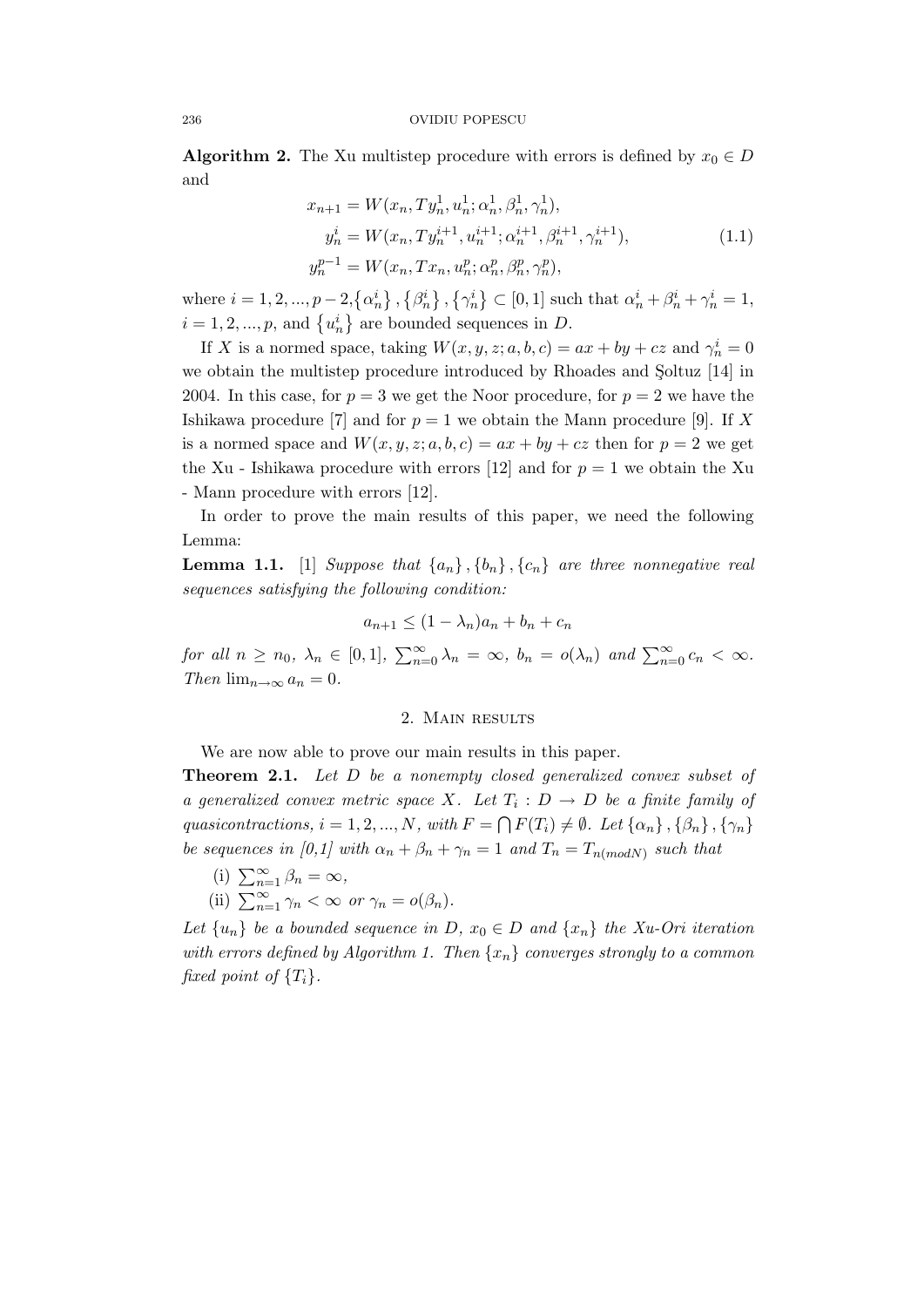**Proof.** Let q be a common fixed point of  $T_i$ . By  $(Q)$  we have

$$
d(x_{n+1}, q) = d(W(x_n, T_n x_n, u_n; \alpha_n, \beta_n, \gamma_n), q)
$$
  
\n
$$
\leq \alpha_n d(x_n, q) + \beta_n d(T_n x_n, q) + \gamma_n d(u_n, q)
$$
  
\n
$$
\leq \alpha_n d(x_n, q) + \beta_n h_n d(x_n, q) + \gamma_n d(u_n, q)
$$
  
\n
$$
\leq (\alpha_n + \beta_n h) d(x_n, q) + \gamma_n d(u_n, q)
$$
  
\n
$$
\leq (1 - \beta_n (1 - h)) d(x_n, q) + \gamma_n d(u_n, q),
$$
\n(2.1)

where  $h_i$  is the coefficient of quasicontractivity of  $T_i$ ,  $i = 1, 2, ..., N$  and  $h =$  $\max \{h_1, h_2, ..., h_N\}.$ 

From the conditions (i)-(ii), using the relation  $(2.1)$  and Lemma 1.1 we have  $\lim_{n\to\infty} d(x_n, q) = 0$ , and so  $\{x_n\}$  converges strongly to q. Corollary 2.1. (Theorem 2.1, [15]) Let  $D$  be a nonempty closed convex subset of a normed space X. Let  $T_i: D \to D(i = 1, 2, ..., N)$  be a finite family of operators satisfying the condition (CR) with  $F = \bigcap F(T_i) \neq \emptyset$ . Let  ${\{\alpha_n\}}$ ,  ${\{\beta_n\}}$ ,  ${\{\gamma_n\}}$  be sequences in [0,1] with  $\alpha_n + \beta_n + \gamma_n = 1$  and  $T_n = T_{n(modN)}$ such that

(i) 
$$
\sum_{n=1}^{\infty} \beta_n = \infty,
$$

(ii) 
$$
\sum_{n=1}^{\infty} \gamma_n < \infty
$$
 or  $\gamma_n = o(\beta_n)$ .

Let  $\{u_n\}$  be a bounded sequence in D,  $x_0 \in D$  and  $\{x_n\}$  the Xu - Ori iteration with errors defined by

$$
x_{n+1} = \alpha_n x_n + \beta_n T_n x_n + \gamma_n u_n, n \ge 1.
$$

Then  $\{x_n\}$  converges strongly to a common fixed point of  $\{T_i\}$ .

**Proof.** Since every Ciric operator is a quasicontraction, the conclusion of Corollary 2.1 can be obtained from Theorem 2.1 immediately.  $\square$ **Corollary 2.2.** (Theorem 2.2, [15]) Let D be a nonempty closed convex subset of a normed space X. Let  $T_i : D \to D(i = 1, 2, ..., N)$  be a finite family of operators satisfying the condition (CR) with  $F = \bigcap F(T_i) \neq \emptyset$ . Let  $\{\alpha_n\}, \{\beta_n\}$ be sequences in [0,1] with  $\alpha_n + \beta_n = 1$  and  $T_n = T_{n(modN)}$  such that

$$
\sum_{n=1}^{\infty} \beta_n = \infty.
$$

Let  $x_0 \in D$  and  $\{x_n\}$  the sequence defined by

$$
x_{n+1} = \alpha_n x_n + \beta_n T_n x_n, n \ge 1.
$$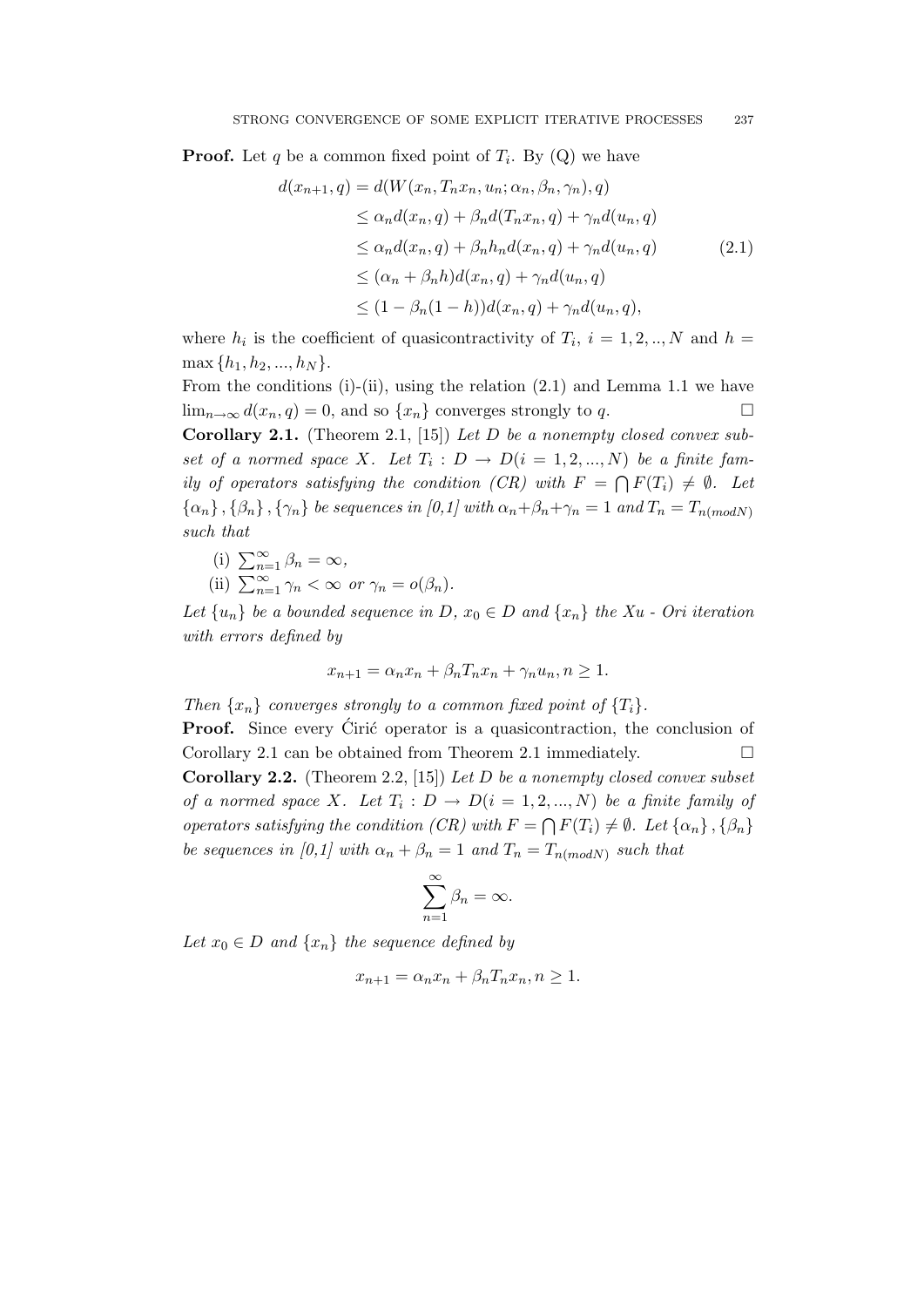Then  $\{x_n\}$  converges strongly to a common fixed point of  $\{T_i\}$ .

**Proof.** Taking  $\gamma_n = 0$  in the previous Corollary, the conclusion of Corollary 2.2 can be obtained immediately.

**Corollary 2.3.** (Corollary 2.2, [15]) Let  $D$  be a nonempty closed convex subset of a normed space X. Let  $T_i : D \to D$   $(i = 1, 2, ..., N)$  be a finite family of operators satisfying the condition (OS) with  $F = \bigcap F(T_i) \neq \emptyset$ . Let  ${\{\alpha_n\}}$ ,  ${\{\beta_n\}}$ ,  ${\{\gamma_n\}}$  be sequences in [0,1] with  $\alpha_n + \beta_n + \gamma_n = 1$  and  $T_n = T_{n(modN)}$ such that

(i) 
$$
\sum_{n=1}^{\infty} \beta_n = \infty,
$$

(ii)  $\sum_{n=1}^{\infty} \gamma_n < \infty$  or  $\gamma_n = o(\beta_n)$ .

Let  $\{u_n\}$  be a bounded sequence in D,  $x_0 \in D$  and  $\{x_n\}$  the sequence defined by

$$
x_{n+1} = \alpha_n x_n + \beta_n T_n + \gamma_n u_n, n \ge 1.
$$

Then  $\{x_n\}$  converges strongly to a common fixed point of  $\{T_i\}$ .

Proof. Since every Osilike operator is a quasicontraction, the conclusion of Corollary 2.2 can be obtained from Theorem 2.1 immediately.  $\Box$ Theorem 2.2. Let D be a nonempty closed generalized convex subset of a generalized convex metric space X. Let  $T: D \to D$  be a quasicontraction. Let  $\{\alpha_n^i\},\{\beta_n^i\},\{\gamma_n^i\}$  be sequences in [0,1] with  $\alpha_n^i + \beta_n^i + \gamma_n^i = 1, i = 1,2,...,p$ and  $\{u_n^i\}$  bounded sequence in D,  $i = 1, 2, ..., p$ . Suppose further that  $x_0 \in D$ and  $\{x_n\}$  is the multistep procedure with errors defined by Algorithm 2. If the following conditions

(i)  $\sum_{n=1}^{\infty} \beta_n^1 = \infty$ , (ii)  $\sum_{n=1}^{\infty} \gamma_n^1 < \infty$  or  $\gamma_n^1 = o(\beta_n^1)$ , (iii)  $\gamma_n^2 \to 0, \beta_n^2 \to 0 \text{ or } \gamma_n^i \to 0, i = 1, 2, ..., s, \beta_n^s \to 0, s \le p,$ 

hold, then  $\{x_n\}$  converges strongly to the unique fixed point of T. **Proof.** Since T is a quasicontraction we have by  $(R)$ ,  $(Q)$  and Algorithm 2:

$$
d(y_n^{p-1}, q) \le \alpha_n^p d(x_n, q) + \beta_n^p d(Tx_n, q) + \gamma_n^p d(u_n^p, q)
$$
  
\n
$$
\le (\alpha_n^p + h\beta_n^p) d(x_n, q) + \gamma_n^p d(u_n^p, q)
$$
  
\n
$$
\le d(x_n, q) + \gamma_n^p d(u_n^p, q)
$$
\n(2.2)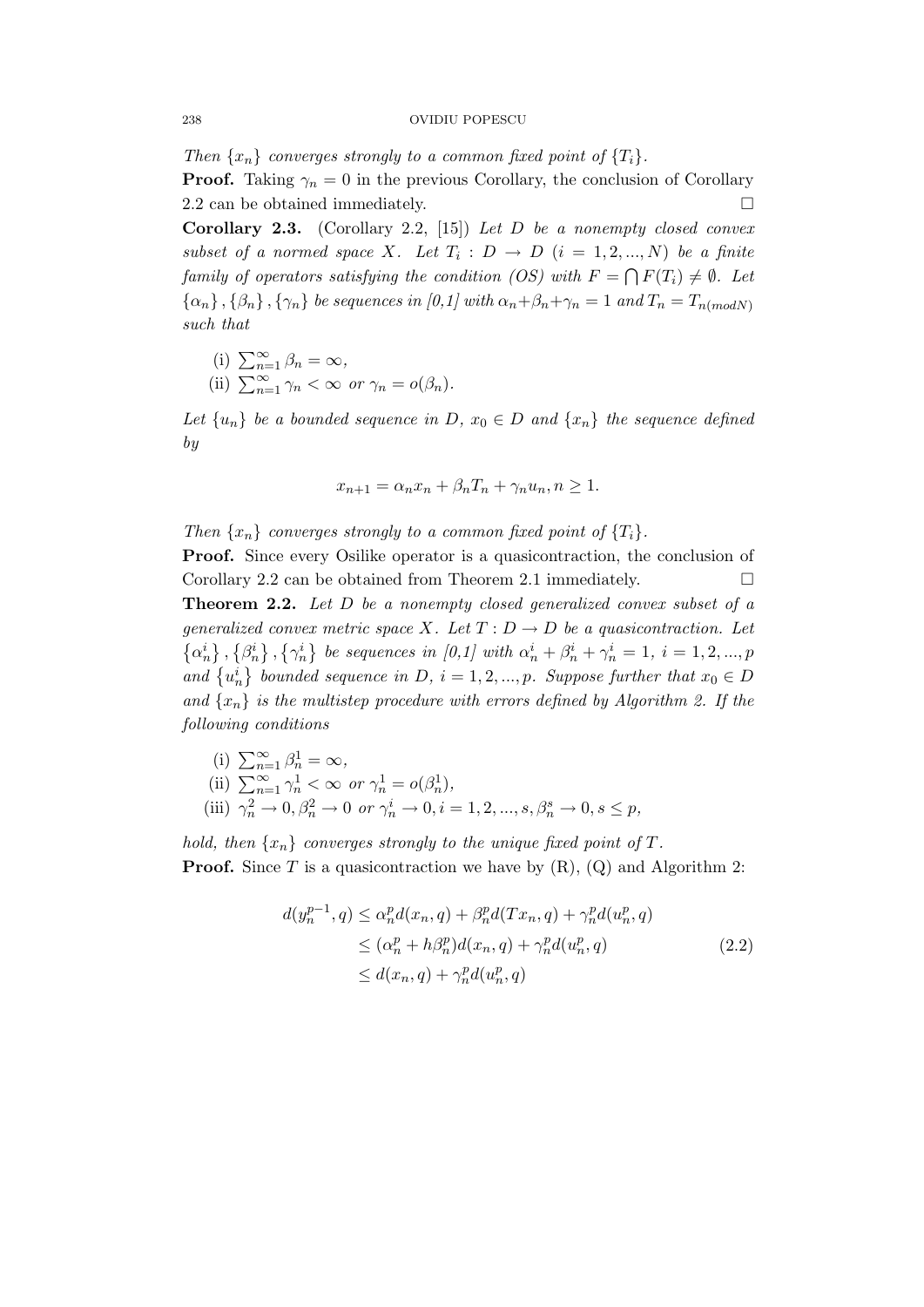Also

$$
d(y_n^{p-2}, q) \le \alpha_n^{p-1} d(x_n, q) + \beta_n^{p-1} d(T y_n^{p-1}, q) + \gamma_n^{p-1} d(u_n^{p-1}, q)
$$
  
\n
$$
\le \alpha_n^{p-1} d(x_n, q) + h \beta_n^{p-1} d(y_n^{p-1}, q) + \gamma_n^{p-1} d(u_n^{p-1}, q)
$$
  
\n
$$
\le (\alpha_n^{p-1} + h \beta_n^{p-1}) d(x_n, q) + h \beta_n^{p-1} \gamma_n^p d(u_n^p, q) + \gamma_n^{p-1} d(u_n^{p-1}, q)
$$
  
\n
$$
\le d(x_n, q) + \beta_n^{p-1} \gamma_n^p d(u_n^p, q) + \gamma_n^{p-1} d(u_n^{p-1}, q).
$$
\n(2.3)

Inductively, we obtain that

$$
d(y_n^1, q) \le d(x_n, q) + \beta_n^2 \beta_n^3 \dots \beta_n^{p-1} \gamma_n^p d(u_n^p, q) +
$$
  

$$
\beta_n^2 \beta_n^3 \dots \beta_n^{p-2} \gamma_n^{p-1} d(u_n^{p-1}, q) + \dots + \gamma_n^2 d(u_n^2, q),
$$
 (2.4)

so we have

$$
d(x_{n+1}, q) \leq \alpha_n^1 d(x_n, q) + \beta_n^1 d(Ty_n^1, q) + \gamma_n^1 d(u_n^1, q)
$$
  
\n
$$
\leq \alpha_n^1 d(x_n, q) + h\beta_n^1 d(y_n^1, q) + \gamma_n^1 d(u_n^1, q)
$$
  
\n
$$
\leq (\alpha_n^1 + h\beta_n^1) d(x_n, q) + h\beta_n^1 [\beta_n^2 \beta_n^3 ... \beta_n^{p-1} \gamma_n^p d(u_n^p, q)
$$
  
\n
$$
+ \beta_n^2 \beta_n^3 ... \beta_n^{p-2} \gamma_n^{p-1} d(u_n^{p-1}, q) + ... + \gamma_n^2 d(u_n^2, q)] + \gamma_n^1 d(u_n^1, q)
$$
  
\n
$$
\leq [1 - \beta_n^1 (1 - h)] d(x_n, q) + \gamma_n^1 d(u_n^1, q) + h\beta_n^1 [\beta_n^2 \beta_n^3 ... \beta_n^{p-1} \gamma_n^p d(u_n^p, q)
$$
  
\n
$$
+ \beta_n^2 \beta_n^3 ... \beta_n^{p-2} \gamma_n^{p-1} d(u_n^{p-1}, q) + ... + \gamma_n^2 d(u_n^2, q)].
$$
\n(2.5)

From the condition (i) - (iii), using Lemma 1.1 and the relation from above we get  $\lim_{n\to\infty} d(x_n, q) = 0$ , and so  $\{x_n\}$  converges strongly to q. **Corollary 2.4.** (Theorem 3, [3]) Let  $D$  be a nonempty closed generalized convex subset of a generalized convex metric space X. Let  $T : D \to D$  be an operator satisfying the condition (CR). The sequence  $\{x_n\}$  defined by  $x_0 \in D$ and

$$
x_{n+1} = W(x_n, Tx_n, u_n; \alpha_n, \beta_n, \gamma_n), n \ge 0,
$$

where  $\{\alpha_n\}$ ,  $\{\beta_n\}$ ,  $\{\gamma_n\}$  are sequences in [0,1] with  $\alpha_n + \beta_n + \gamma_n = 1$  and  $\{u_n\}$ is a bounded sequence in  $D$ , converges strongly to the unique fixed point of  $T$ provided that

(i) 
$$
\sum_{n=1}^{\infty} \beta_n = \infty
$$
,  
(ii)  $\gamma_n = o(\beta_n)$ .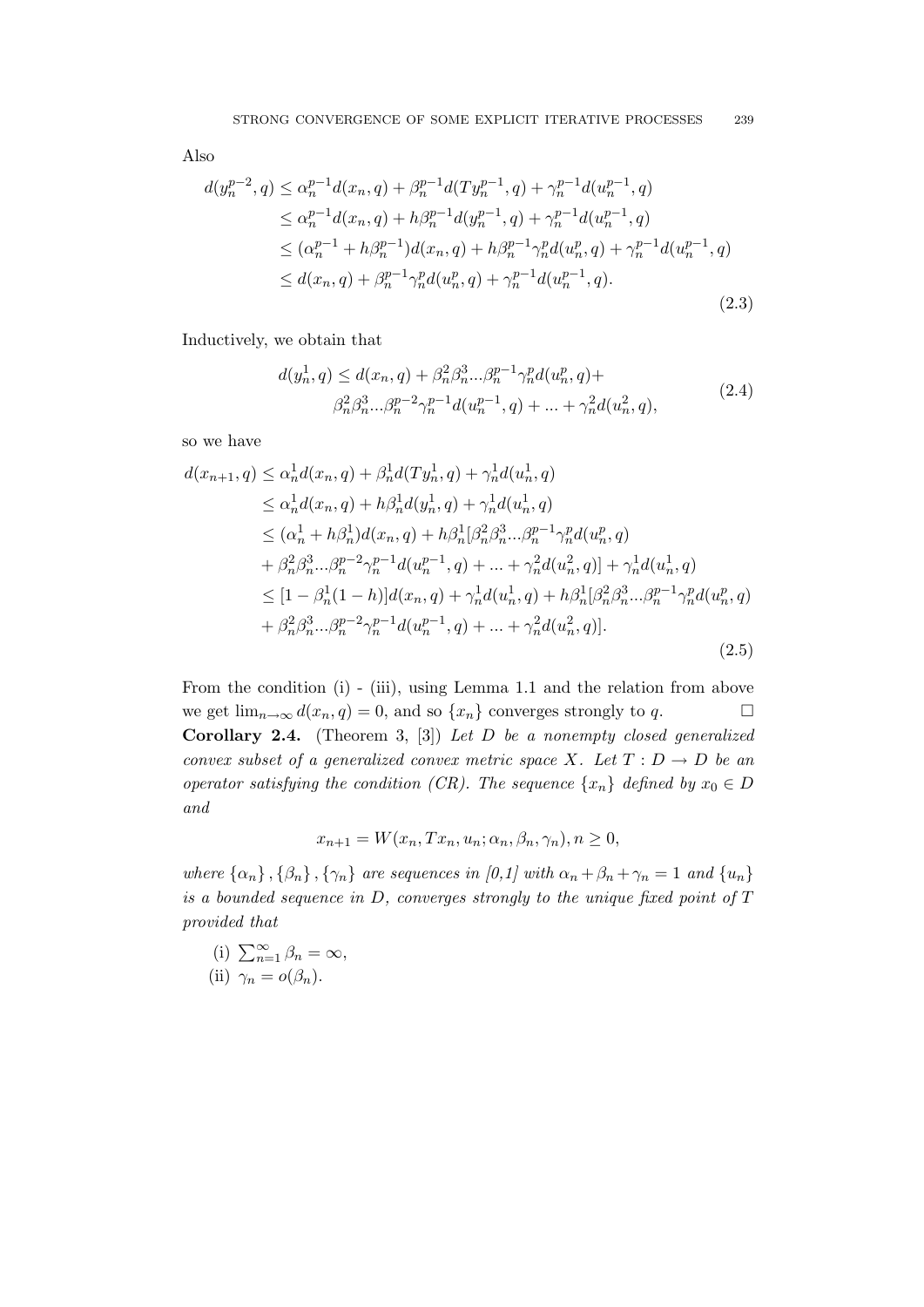**Proof.** Taking  $p = 1$  in Theorem 2.2 we obtain immediately the conclusion of Corollary 2.4.

Corollary 2.5. Let D be a nonempty closed convex subset of a normed space X. Let  $T: D \to D$  be an operator with  $F(T) \neq \emptyset$  and satisfying the condition (Z). Let  $\{\alpha_n^i\},\ \{\beta_n^i\} \subset [0,1]$  be such that  $\alpha_n^i + \beta_n^i = 1, i = 1,2,...,p$  and  $\{u_n^i\}$  bounded sequences in D. Suppose that  $x_0 \in D$  and  $\{x_n\}$  is the multistep procedure defined by

$$
x_{n+1} = \alpha_n^1 x_n + \beta_n^1 T y_n^1,
$$
  
\n
$$
y_n^i = \alpha_n^{i+1} x_n + \beta_n^{i+1} T y_n^{i+1},
$$
  
\n
$$
y_n^{p-1} = \alpha_n^p x_n + \beta_n^p T x_n.
$$
\n(2.6)

If the following condition

$$
\sum_{n=1}^{\infty} \beta_n^1 = \infty,
$$

holds, then  $\{x_n\}$  converges strongly to the unique fixed point of T. **Proof.** Taking  $W(x, y, z; a, b, c) = ax + by + cz$  and  $\gamma_n^i = 0, i = 1, 2, ..., p$  in Theorem 2.2 we get the conclusion of Corollary 2.5.  $\Box$ **Corollary 2.6.** (Theorem 2, [2]) Let D be a nonempty closed convex subset of a normed space X. Let  $T : D \to D$  be an operator with  $F(T) \neq \emptyset$  and satisfying the condition (Z). Let  $\{\alpha_n\}$ ,  $\{\beta_n\} \subset [0,1]$ ,  $x_0 \in D$  and  $\{x_n\}$  the Ishikawa procedure defined by

$$
x_{n+1} = (1 - \alpha_n)x_n + \alpha_n Ty_n,
$$
  

$$
y_n = (1 - \beta_n)x_n + \beta_n Tx_n.
$$
 (2.7)

If the following condition

$$
\sum_{n=1}^{\infty} \alpha_n = \infty,
$$

holds, then  $\{x_n\}$  converges strongly to the unique fixed point of T.

**Proof.** Taking  $p = 1$  in Corollary 2.5 we get the conclusion of Corollary 2.6.  $\Box$ Remark 2.1. Under conditions of Corollary 2.6 Soltuz [10] proved that the Mann iteration(Ishikawa iteration with  $\beta_n = 0$ ) converges strongly to the unique fixed point of  $T$  if and only if the Ishikawa iteration converges strongly to the unique fixed point of  $T$ . But, by Corollary 2.6 it results that both always converge to the unique fixed point of T.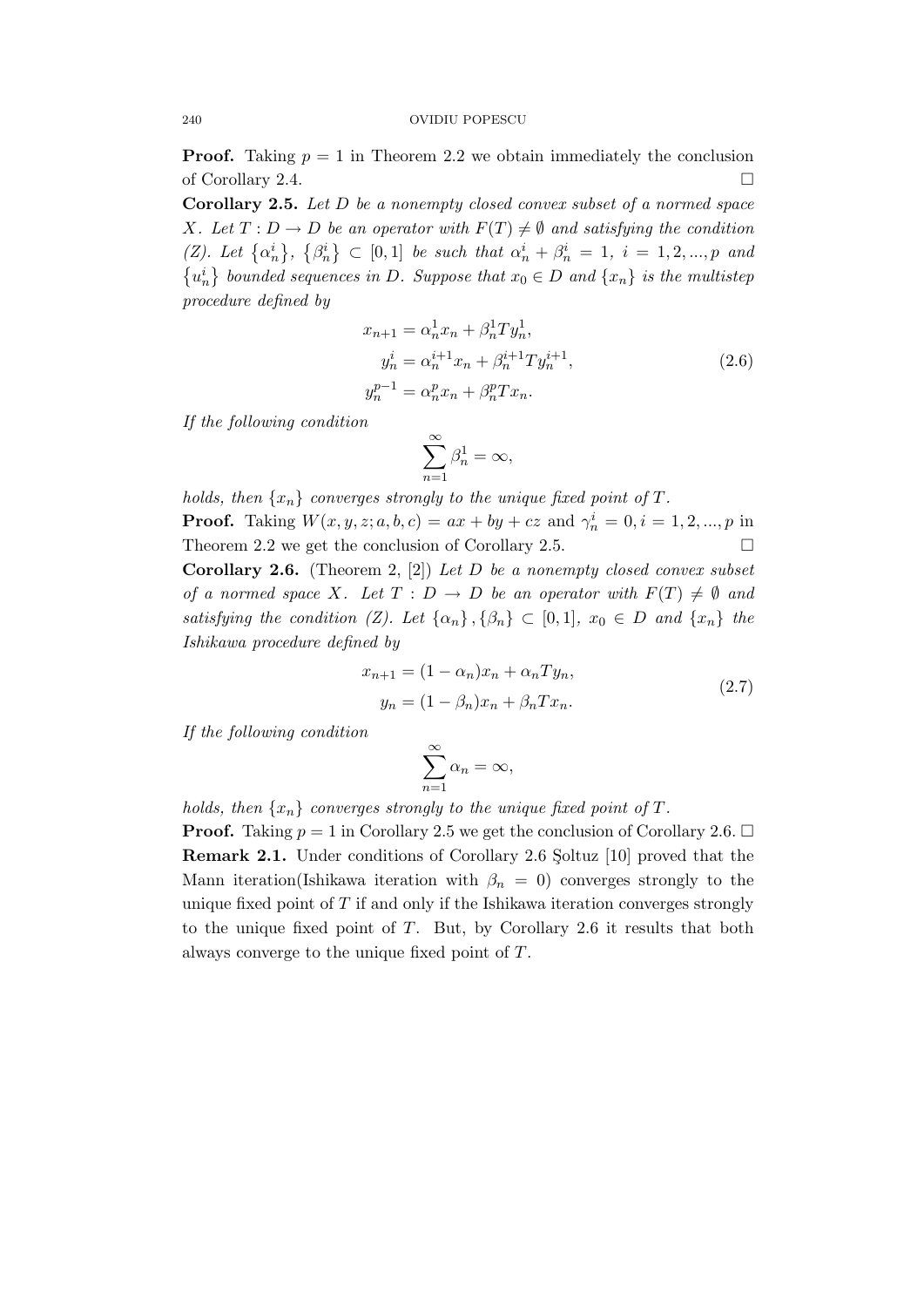**Remark 2.2.** Under conditions of Corollary 2.5 Soltuz [11] proved that the multistep procedure converges strongly to the unique fixed point of  $T$  if and only if the Mann iteration converges strongly to the unique fixed point of T. But, by Corollary 2.5 and 2.6 it results that both always converge to the unique fixed point of  $T$ .

#### **REFERENCES**

- [1] V. Berinde, Iterative Approximation of Fixed Points, Ed. Efemeride, Baia Mare, 2002.
- [2] V. Berinde, On the convergence of the Ishikawa iteration in the class of quasi-contractive operators, Acta Mathematica Universitas Comenianae, New Series, 73(2004), 119-126.
- [3] A. Rafiq, Fixed point of Ćirić quasi-contractive operators in normed space, Math. Commun., 11(2006), 115-120.
- [4] A. Rafiq, Strong convergence of a modified implicit iteration process for a finite family of Z-operators, Int. J. Math. Sci., 2006, 1-6.
- [5] A. Rafiq, Fixed Point of Ćirić Quasi-contractive Operators in Generalized Convex Metric Space, General Math., 14(2006), 79-90.
- [6] L.B. Cirić, A generalization of Banach's contraction principle, Proc. Amer. Math. Soc., 45(1974), 267-273.
- [7] S. Ishikawa, Fixed points by a new iteration method, Proc. Amer. Math. Soc., 44(1974), 147-150.
- [8] M.O. Osilike, *Stability results for fixed point itertion procedures*, J. Nigerian Math. Soc., 14/15(1995/1996), 17-29.
- [9] W.R. Mann, Mean value methods in iteration, Proc. Amer. Math. Soc., 4(1953), 506- 510.
- [10] S.M. Soltuz, The equivalence of Picard, Mann and Ishikawa iterations dealing with quasicontractive operators, Math. Commun., 10(2005), 81-89.
- [11] S.M. Soltuz, The equivalence between Krasnoselskij, Mann, Ishikawa, Noor and multistep iterations, Math. Commun.,  $12(2007)$ , 53-61.
- [12] Y. Xu, Ishikawa and Mann iteration process with errors for nonlinear strongly accretive operator equations, J. Math. Anal. Appl., 224(1998), 91-101.
- [13] H.K. Xu, R.G. Ori, An implicit iteration process for nonexpansive mappings, Numer. Funct. Anal. and Optimiz., 22(2001), 767-773.
- [14] B.E. Rhoades, S.M. Soltuz, On the equivalence of Mann and Ishikawa iteration methods, Int. J. Math. Sci., 7(2003), 451-459.
- [15] Feng Gu, Strong convergence of an explicit iterative process with mean errors for a finite family of Ciric quasi-contractive operators in normed spaces, Math. Commun., 12(2007), 75-82.
- [16] W. Takahashi, A convexity in metric spaces and nonexpansive mappings, Kodai Math. Sem. Rep., 22(1970), 142-149.